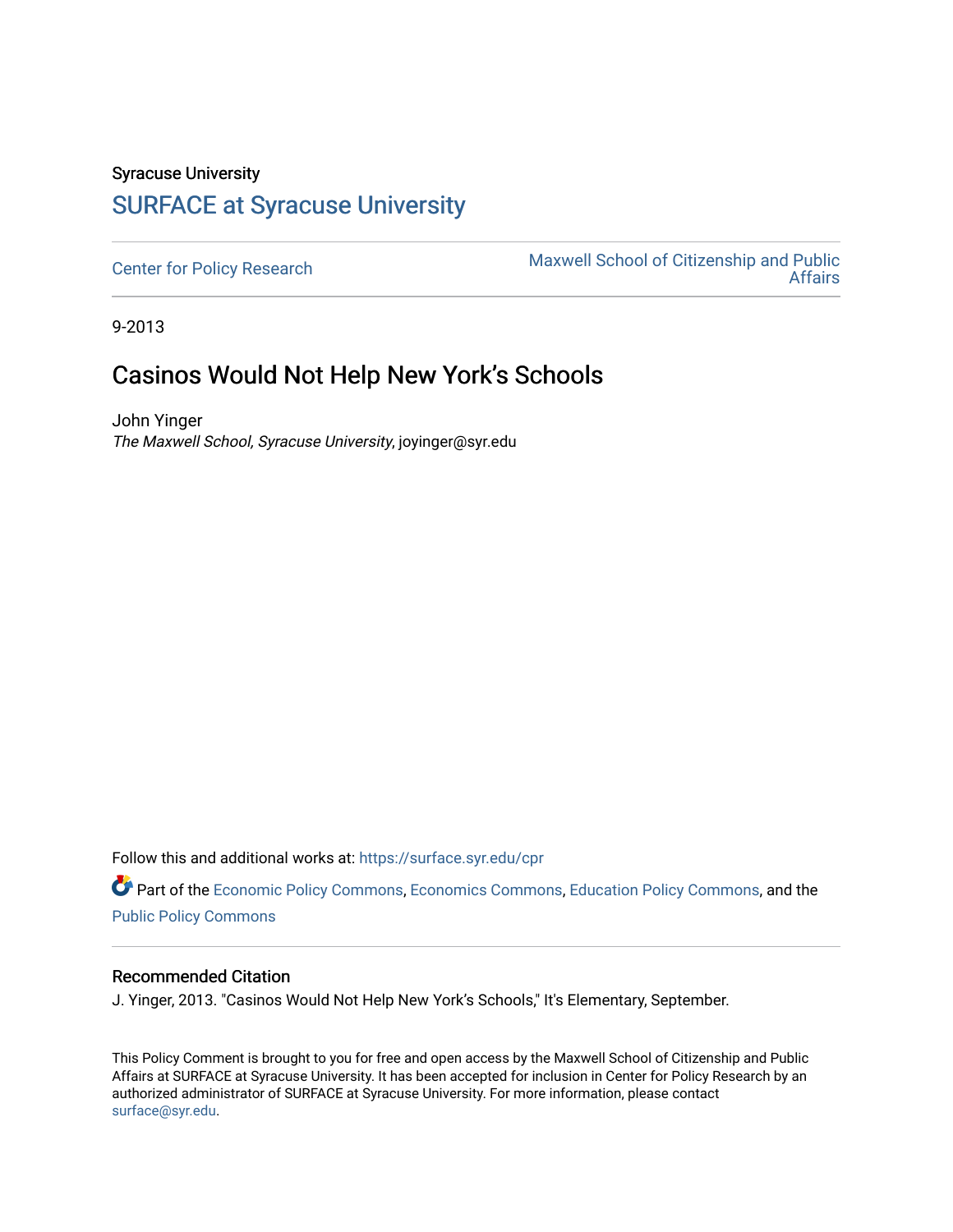

A Monthly Column by EFAP Director John Yinger September 2013

## **Casinos Would Not Help New York's Schools**

I wasn't planning to write a column about the proposed constitutional amendment to allow up to seven casinos in New York, because I didn't think it had much to do with education. Apparently I was wrong. According to the wording of the proposition that will appear on the November ballot, this amendment would be a miracle worker:

The proposed amendment to section 9 of article 1 of the Constitution would allow the Legislature to authorize up to seven casinos in New York State for the legislated purposes of promoting job growth, increasing aid to schools, and permitting local governments to lower property taxes through revenues generated. Shall the amendment be approved?

Job growth, more aid to schools, lower property taxes! Who could be against this proposition!? Actually, I am, because none of these claims is true.

Job growth? Not likely. Money spent in casinos is money not spent somewhere else. Job gains in casinos and their supporting businesses would be offset by unidentified but real job losses elsewhere in the economy, including jobs supported by money that would otherwise have been spent on lotteries and slot machines or on non-gambling forms of entertainment. Proponents claim that the casinos will bring gambling tourists into New York State, a change that might have a small, positive impact on employment in the short run. But surrounding states would then have an incentive to allow new casinos themselves to bring these tourists back home. Moreover, any gains from short-run increases in employment would be offset, perhaps substantially, by the social problems associated with increased gambling addiction.<sup>1</sup> This is a lose-lose proposition for the states involved.

Surely, the proponents say, property tax revenue would increase, and tax rates on residential property would decrease, because casino property would be taxable. This remains to be seen, however, because local governments may fall into a fierce tax-break competition to attract casinos. The only jurisdictions that win this competition may be the ones that exempt casinos from property taxes!

 $\overline{a}$ 

<sup>&</sup>lt;sup>1</sup> Some scholars have found that casinos have a relatively high association with gambling addiction compared to other forms of gambling. For example, Welte et al. ("Risk Factors for Pathological Gambling," *Addictive Behaviors*, Vol. 29, No. 2, February 2004, pp. 323-335) finds that "casino gambling is associated with a high risk of gambling pathology." Room, Turner, and Ialomiteanu ("Community Effects of the Opening of the Niagara Casino." *Addiction*, Vol. 94, No. 10, October 1999, pp. 1499-1466) examined the opening of the Niagara casino in Ontario, Canada, and found that "Reported gambling problems increased significantly in Niagara Falls…, while rates were generally stable or declining in the province."